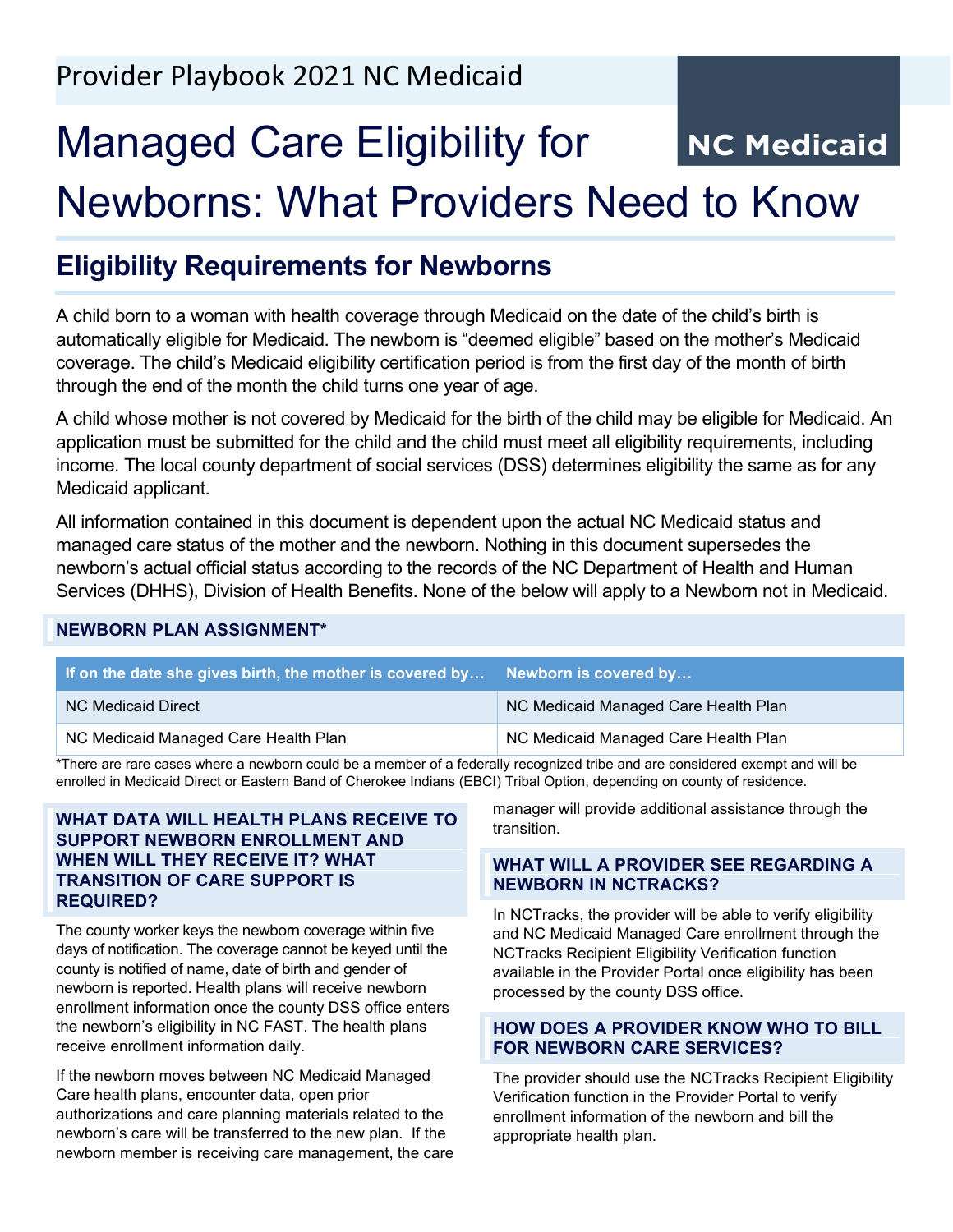#### **HOW WILL NEWBORN CLAIMS BE HANDLED IF THE ATTENDING PHYSICIAN/ADVANCED PRACTICE PROVIDER DOES NOT PARTICIPATE IN THE NEWBORN'S HEALTH PLAN?**

Health plans will treat all out-of-network providers the same as in-network providers for purposes of prior authorization and will pay out-of-network providers the Medicaid fee-forservice rate for services rendered through the earlier of:

- 1. 90 days from the newborn's birth date or
- 2. The date the health plan is engaged\* and has transitioned the child to an in-network primary care provider (PCP) or other provider.

\*In the above, "engaged" means that the PHP has assigned the newborn to an in-network PCP and the newborn has visited that in-network PCP. Once the newborn visits their innetwork PCP, this provision would end, even if that visit occurs prior to 90 days from the newborn's birth date.

This provision covers all medically necessary care provided by any health care provider, not just primary care providers, which includes hospitals and/or facilities.

When a child is enrolled in a health plan, that health plan will be visible to providers when they confirm the child's eligibility. Providers should bill the health plan the child is enrolled in, regardless of whether they are in-network or outof-network. Providers can bill all health plans regardless of contracting status during the first 90 days of a newborn's life. Providers should know they may initially get a denial, but most health plans have an extenuating circumstances review that will allow payment. Providers should work with health plans to ensure payment.

#### **HOW WILL PAYMENTS FOR THE NEWBORN NURSERY'S CARE BE MADE?**

Physicians often rotate rounding for hospital newborn nursery care and may see patients who did not end up in their medical home. Health plans will treat all out-of-network providers the same as in-network providers for purposes of prior authorization and will pay out-of-network providers the Medicaid fee-for-service rate for services rendered as described above.

Providers can bill all health plans regardless of contracting status during the first 90 days of a newborn's life. Providers should know they may initially get a denial, but most health plans have an extenuating circumstances review that will allow payment. Providers should work with health plans to ensure payment.

#### **WHAT IF THE MOTHER IS ELIGIBLE ONLY FOR EMERGENCY PREGNANCY MEDICAID COVERAGE?**

If the mother is authorized as emergency for labor and delivery as of the newborn's date of birth, the newborn is automatically eligible. Newborn coverage is authorized at the same time as the mother's Medicaid, and will be under a Medicaid Managed Care plan.

## **WHAT IF THE MOTHER IS NOT ELIGIBLE FOR MEDICAID? CAN THE NEWBORN RECEIVE MEDICAID OR NC HEALTH CHOICE?**

A newborn whose mother does not qualify for Medicaid may still qualify independently. In this situation, a[n application](https://medicaid.ncdhhs.gov/medicaid/get-started/apply-for-medicaid-or-health-choice) for Medicaid coverage must be submitted for the newborn with the appropriate DSS office.

Newborns and children with family income up to 210% of the federal poverty level receive health care coverage through Medicaid. NC Health Choice coverage begins at age six.

#### **HOW ARE NEWBORNS ASSIGNED TO A MEDICAID MANAGED CARE HEALTH PLAN? WHEN IS COVERAGE FOR ELIGIBLE NEWBORNS EFFECTIVE?**

Enrollment with a health plan will be retroactive to the first day of the month of birth. Health plan assignment will be based on the mother's choice or the auto enrollment algorithm. If the mother does not make a health plan selection and is enrolled with a health plan, the newborn would be assigned to the mother's plan at auto enrollment. If the mother is NC Medicaid Direct, and no choice is made, the newborn would be auto-enrolled to the health plan of the closest family member or, if none, other parameters in the auto enrollment algorithm.

The Auto-enrollment algorithm considers:

- 1. Where the beneficiary lives
- 2. Whether he or she is a member of a special population
- 3. Historical provider-beneficiary relationship and preference
- 4. Health plan assignments of other family members
- 5. Previous health plan enrollment within the past 12 months,
- 6. Equitable health plan distribution.

If it is determined that the newborn would be better served under NC Medicaid Direct, the provider should complete the Request to Stay in Medicaid Direct and LME-MCO form below.

There are additional options that beneficiaries and providers can take if a need to switch to NC Medicaid